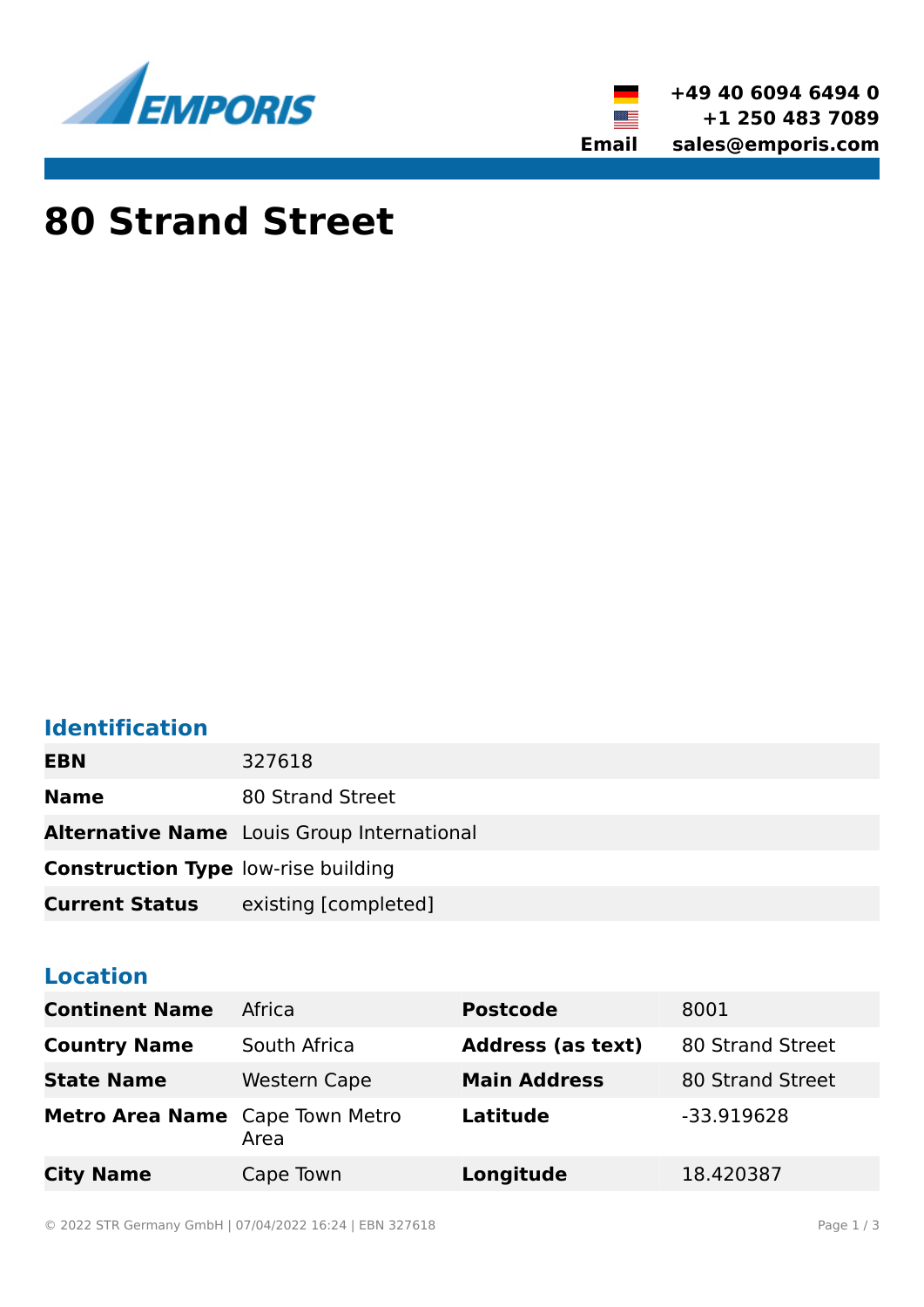

#### **District (1st level)** City of Cape Town

### **Description**

| <b>Facade Material</b> concrete |            | <b>Architectural style</b> modernism |  |
|---------------------------------|------------|--------------------------------------|--|
| <b>Facade Color</b>             | light gray |                                      |  |

### **Spatial dimensions**

| <b>Height (estimated)</b> | 132.71 ft <b>Width</b> |                                      | 87.5 ft |
|---------------------------|------------------------|--------------------------------------|---------|
| Length                    |                        | 136.81 ft <b>Floors (overground)</b> |         |

### **Need additional information? Contact us now!**

Phone **+49 40 6094 6494 0** Phone **+1 250 483 7089** Email **<sales@emporis.com>**

Hamburg 09:00 am - 07:00 pm New York 03:00 am - 01:00 pm Tokyo 04:00 pm - 02:00 am